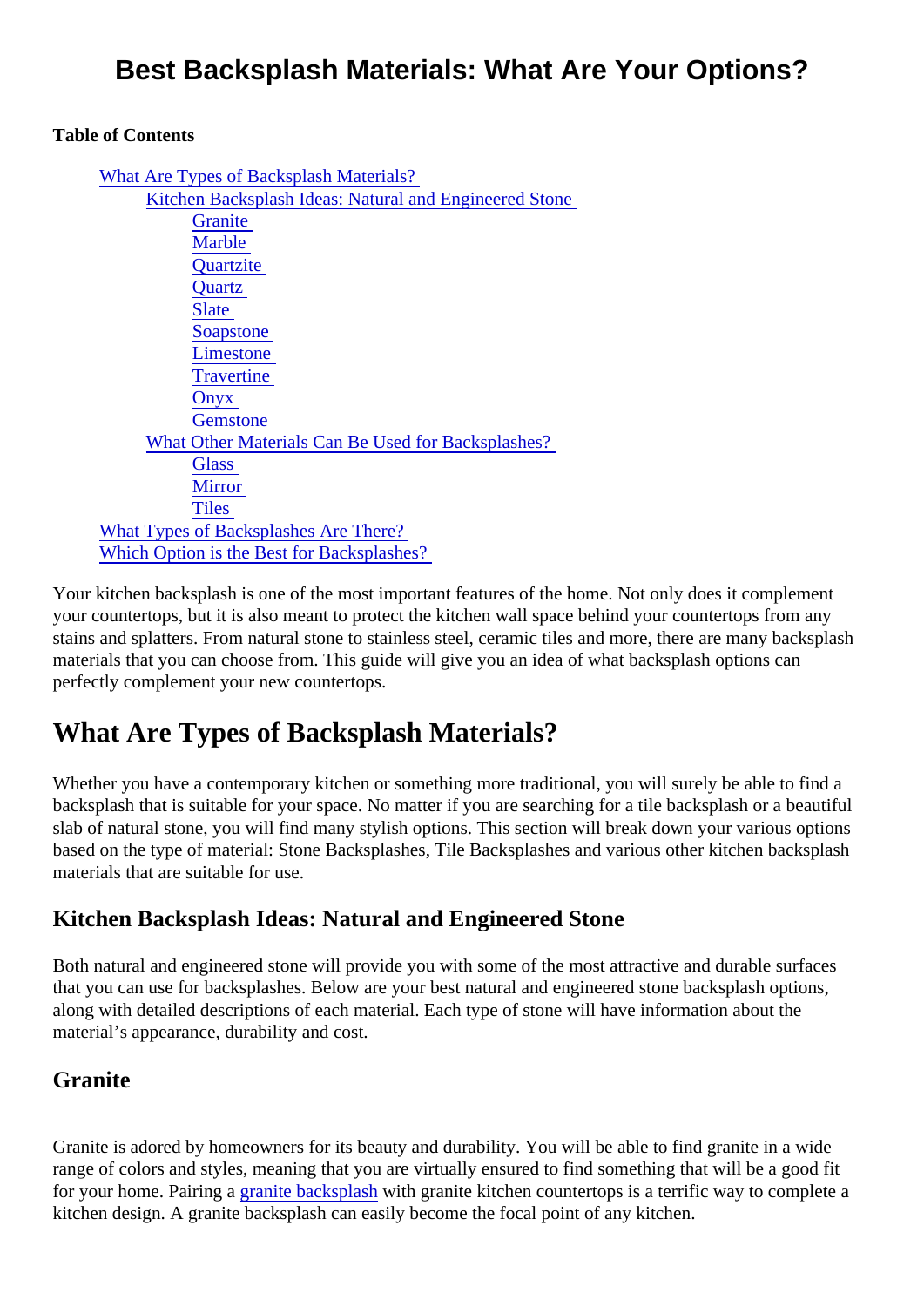<span id="page-1-0"></span>Appearance: Granite is one of the most beautiful materials you can use for a backsplash. From dark to light, veining to solid color, there are plenty of options to choose from when it comes to this natural stone. There are few materials that can compare to the visual impact of a granite slab.

Durability: Granite is one of the toughest and most durable natural stone materials you can find. It will stand up to the wear and tear it will face, and will not require much care compared to other options. The only care granite truly requires is cleaning, occasional re-sealing and polishing. If you take proper care of it, granite can stay in great shape for years.

Cost: When it comes to the cost of natural stone materials, granite is one of the most affordable. You can typically find the stone for between \$32 to \$75 per square foot. The cost will depend on how much of the material you need, along with other factors.

### Marble

Marble is a timeless classic when it comes to home building materials. Although you will need to be careful inhigh-traffic areas like the kitchen, the beauty **of a** which backsplast can be well worth the effort you will need to put in to care for it. As with granite, marble will offer you a plethora of options to choose from.

Appearance: Regardless of what color or style you choose, marble is one of the most gorgeous materia you can select. The elegant veining present in many types of the stone will help make a bold statement in your kitchen. A marble slab is sure to catch the attention of anyone who walks into the room.

Durability: If properly cared for, marble can stay in great shape. You will need to keep up on cleaning, polishing and re-applying a sealant every few months. While marble does require more care than a materi like granite, the stunning looks of this stone can make any care efforts well worth your time. None of the care processes will take up much of your time, but you will have to repeat the processes more often than your would with other materials.

COSt: Although it is seen as a luxurious material, you can find many types of marble that are affordable. In general, the natural stone costs around \$40 to \$100 per square foot. Rarer types of the stone will come at higher cost and you will also need to factor in how much marble you will need for your backsplash.

#### **Quartzite**

Quartziteis a great choice for homeowners looking for a material that resembles marble but can offer a similar amount of strength and durability as granite. Many types of quartzite look so similar to marble that the stone actually gets confused for being a type of marble.

Appearance: Quartzite is also available in many different colors and styles. Whether you are looking for something that matches more of a traditional style, such as a white or grey quartzite, or something on the bolder side for a more modern kitchen, like green or blue, there is a type of quartzite ideal for your new backsplash.

Durability: Quartzite is a very durable material, which makes it perfect for a kitchen backsplash. It will need care, but the maintenance requirements are not a setback for the stone. You will typically have to reseal quartzite around twice per year.

Cost: Quartzite usually costs in the range of \$60 to \$120 per square foot, though the specific price will depend on the variety of factors explained with the stones above.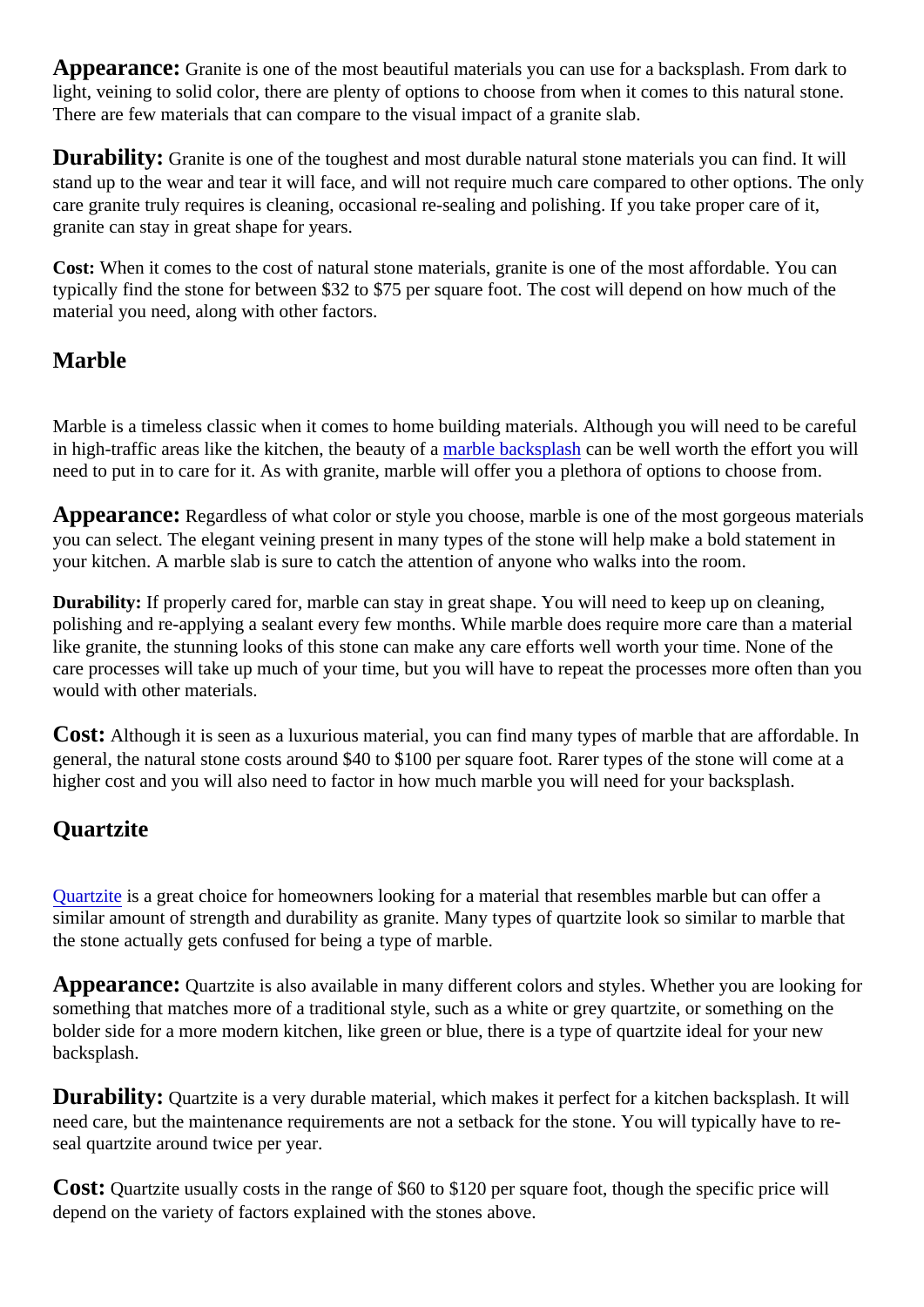## <span id="page-2-0"></span>**Quartz**

Not to be confused with the natural stone quartzite, quartz is an engineered stone that is made by combining around 90 percent ground natural quartz with about 10 percent polyresin. The exact percentages vary based on brand, but will always be in the same area. Quartz offers many benefits in the home, which has helped material rise in popularity over the past few years.

Appearance: [Quartz backsplash](https://marble.com/quartz-countertops)esall offer you a vast array of colors and styles to choose from, whether you want something that resembles granite or marble, or something that is bold and provides a unique look. You will not have any issue finding something that pairs well with the color scheme in your kitchen.

Durability: Quartz is one of the most durable materials you can find. It can remain in great shape if you properly care for it, which will not be difficult to do. One major difference between quartz and natural stone is that you do not have to seal quartz. Because they are engineered, the surfaces are non-porous. Just be mindful that you do not expose quartz to excessive heat, as doing so can cause the resin to melt and result a burn mark on the surface. As long as you exercise caution, this should not be an issue with a backsplasl

Cost: You can find quartz for around \$50 to \$120 per square foot, depending on various factors.

#### **Slate**

If you are looking for a darker colored, durable natural stone for your new backsplash, slate can be just wh youare searching for. While the material is often used in modern kitchens, backsplast an put a nice finishing touch on any kitchen remodel.

Appearance: If you are looking for a variety of color and style options, slate is not the best choice for you. But if you have your heart set on a stunning darker colored natural stone, slate can be the perfect fit. You can find the material in a range of darker greys, some of which include hints of blue.

Durability: Slate is a durable natural stone that is resistant to stains and heat, and is also anti-bacterial. All of these qualities make slate one of the easier materials to keep in great shape for years to come.

Cost: Slate costs can vary significantly depending on numerous factors. You can usually find the stone for somewhere between \$50 to \$200 per square foot.

#### Soapstone

[Soapston](https://marble.com/soapstone-countertops)es another great backsplash material that can be found in a range of darker tones. You will find soapstone that is either dark green or grey in color. Although the material is prone to scratches, any scratc can easily be sanded out.

Appearance: Soapstone is available in a range of dark greens and grey tones. It will give your backsplash a soft appearance. One of the unique features of soapstone is the material's ability to naturally darken over time. If you want to speed up the process, you can treat soapstone with mineral oil.

Durability: Soapstone is a good choice if you are looking for a durable material. Although some types of the stone are known to be great carving materials because of their softness, the types of soapstone used countertops, backsplashes and other home surfaces is harder and tougher. Soapstone is used as a mater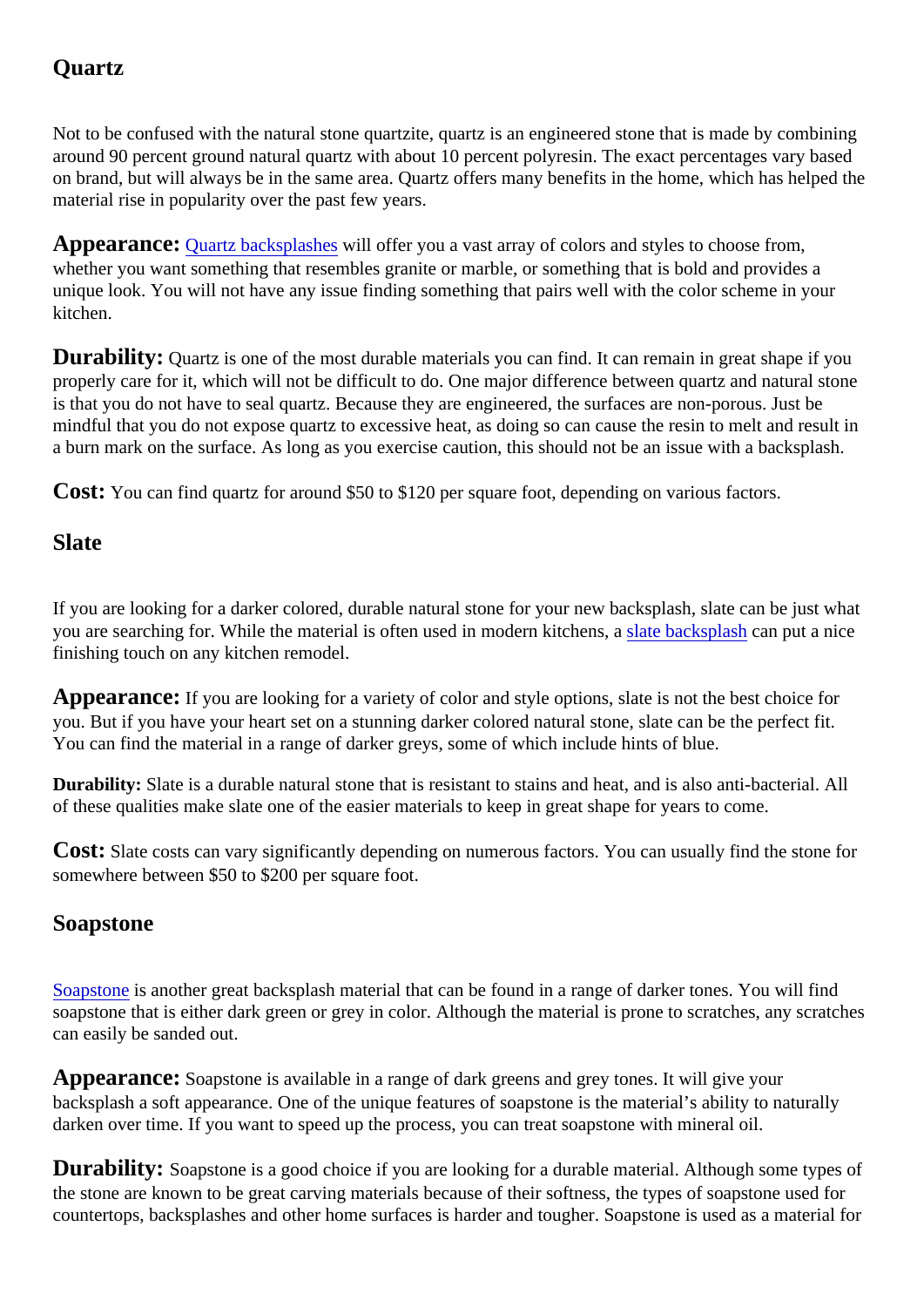<span id="page-3-0"></span>many laboratory countertops because of its durability, so using it in your kitchen is definitely a benefit.

Cost: Soapstone can generally be found for around \$55 to \$100 per square foot.

#### Limestone

Incorporating limestone into your home can evoke feelings of light and life. While it is not a material that is commonlyfound in the kitchen, you can installimestone kitchen backsplash you are careful. Any spills or splatters should be cleaned up immediately.

Appearance: Limestone can be found in a range of lighter colors, such as golds and greys. You will find variation in terms of lighter grey and darker grey options.

Durability: Limestone may not be the toughest material you can choose for a backsplash, but if properl cared for, it can stay in great shape. Make sure to exercise high caution if you opt for limestone. If you do, you will be rewarded by the material's beauty for years to come.

Cost: Limestone also has a wide price range. This natural stone can usually be found for somewhere between \$70 to \$200 per square foot.

#### **Travertine**

[Travertine](https://marble.com/travertine-countertops) has many similarities to limestone. This is due to the fact that travertine actually is a form of limestone, although the two names should not be used interchangeably. There are some distinct difference between the two materials. While travertine tiling is quite popular in homes, choosing a travertine slab for your backsplash can be a nice choice as well.

Appearance: Travertine can be found in a similar color range to limestone. As with limestone, travertine can add feelings of light and life to your space.

Durability: You will also need to be careful with travertine in the kitchen. That said, it can be quite durable if properly cared for.

Cost: Travertine usually costs between \$50 to \$100 per square foot.

#### Onyx

If you are looking for a unique backsplash design, consider selection ware acksplash[.](https://marble.com/onyx-countertops) This incredible natural stone will give any backsplash a truly one-of-a-kind look.

Appearance: Onyx can be found in a range of lighter and darker colors and often features gorgeous patterns or veins. If you want a backsplash that resembles a natural piece of artwork, onyx is a fantastic choice.

Durability: While onyx is very durable, you will need to put in the necessary effort to care for the stone. You will also need to be extremely cautious around the surface. However, as long as you are willing to put in these efforts, your onyx backsplash will reward you with its breathtaking natural beauty on a daily basis.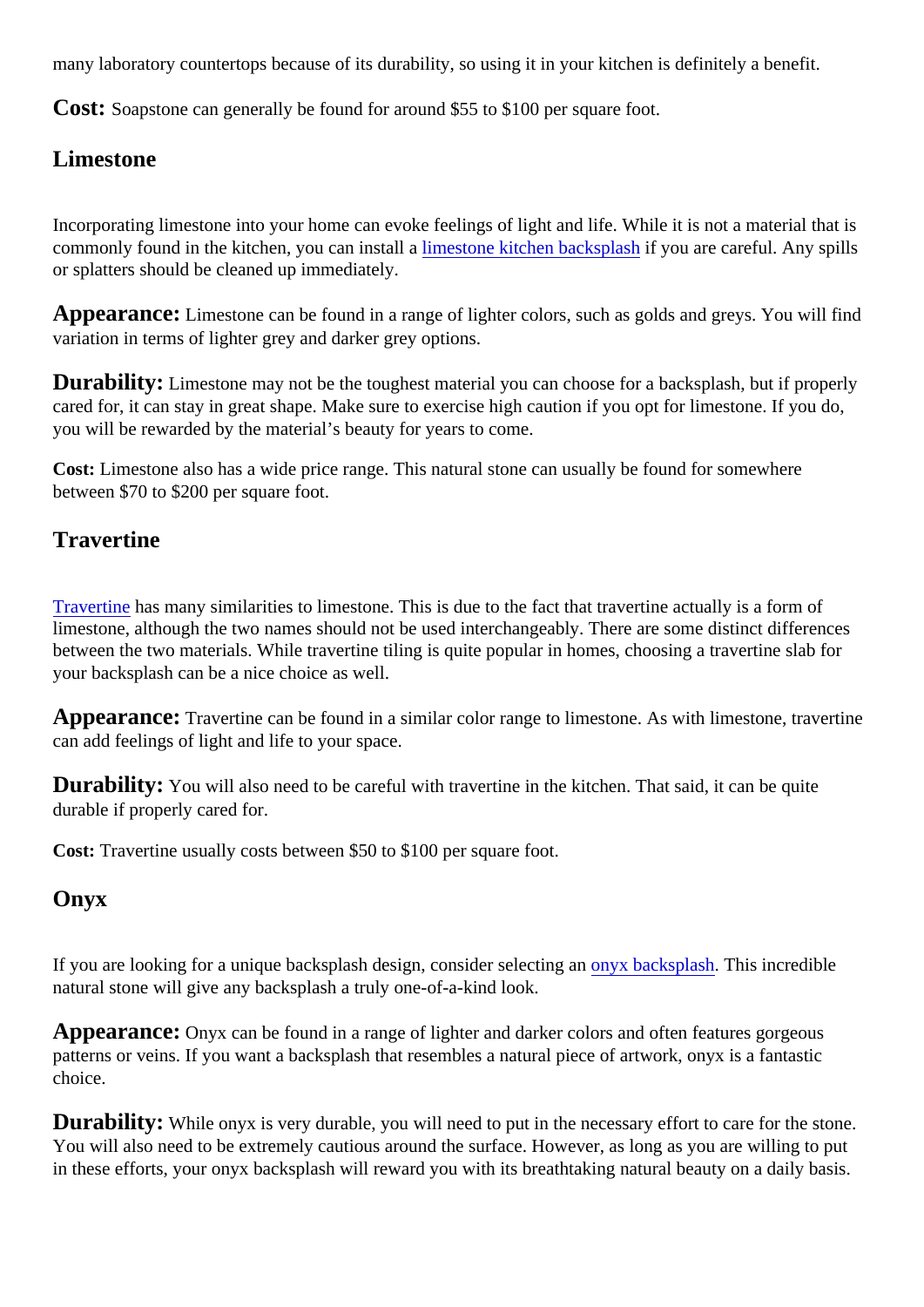<span id="page-4-0"></span>Cost: Onyx is one of your pricier options, as the stone typically costs between \$75 and \$250 per square foot.

### Gemstone

Among the rarest materials in the world, you can opt for a generatone backsplash your kitchen. While you will need to put in the effort to properly care for it, there is no denying the elegance that gemstone can brin to your space.

Appearance: Gemstone can be found in a wide range of color and pattern options. If you are searching for a backsplash that will set your home apart, consider selecting gemstone.

Durability: Gemstone is a very durable material. It is resistant to heat and scratching, and is also very easy to clean. While you will need to be particularly cautious around this stone, making the effort to keep it in great shape will be well worth your time.

Cost: One of the major setbacks associated with gemstone is its cost. Prices for the material often start at around \$100 per square foot and typically exceed that number.

**Granite** Marble **Quartzite Quartz** Slate Soapston**e** Limeston Travertine **Onyx** Gemstone

Backsplashes: Stone Options

### What Other Materials Can Be Used for Backsplashes?

Though the options above are some of the best choices for backsplashes, they are not your only choices. There are many kitchen backsplash ideas that incorporate the various materials described below.

#### Glass

[Glass backsplash](https://marble.com/glass-countertops)es very trendy and modern. There are many benefits to choosing glass, including the material's heat and stain resistance. It also does not need to be sealed like natural stone surfaces do. A gl slab can surely make a great statement in any home.

#### **Mirror**